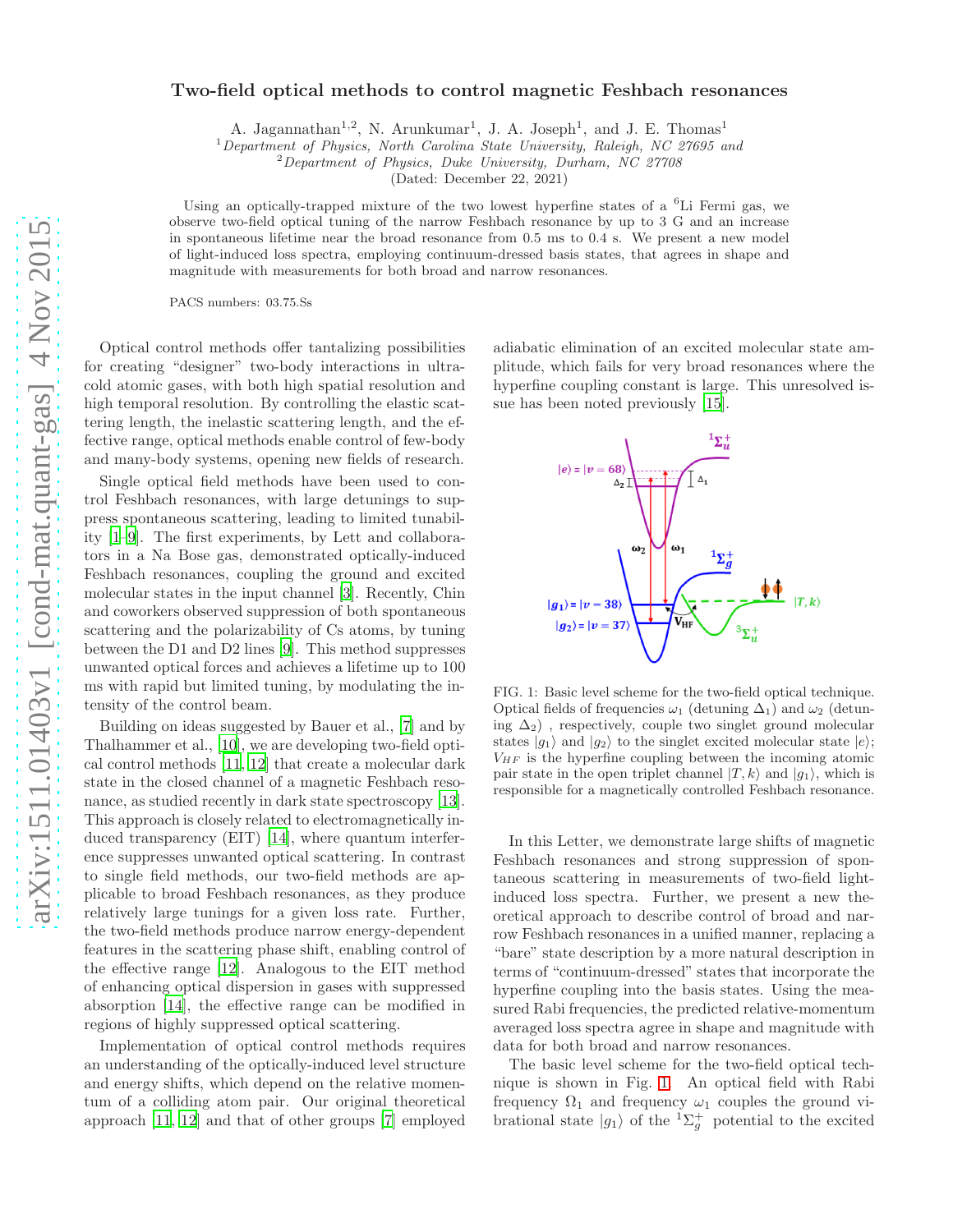vibrational state  $|e\rangle$  of the  ${}^{1}\Sigma_{u}^{+}$  potential. A second optical field with Rabi frequency  $\Omega_2$  and frequency  $\omega_2$  couples a lower lying ground vibrational state  $|g_2\rangle$  to the excited vibrational state  $|e\rangle$ . The  $\omega_1$  beam results in a light shift of state  $|g_1\rangle$  as well as atom loss due to photoassociation from the triplet continuum  $|T, k\rangle$  to the excited state  $|e\rangle$ . The  $\omega_2$  beam suppresses atom loss through destructive quantum interference. In a magnetic field  $B$ , the triplet continuum  $|T, k\rangle$  tunes downward  $\propto 2\mu_B B$ , where  $\mu_B$  is the Bohr magneton,  $\mu_B/h \simeq h \times 1.4 \text{ MHz/G. } |T, k\rangle$  and  $|g_1\rangle$  have a hyperfine coupling constant  $V_{HF}$ , producing a Feshbach resonance. For our experiments with  ${}^6\text{Li}$ ,  $|g_1\rangle$ and  $|g_2\rangle$  are the  $v = 38$  and  $v = 37$  ground vibrational states and  $|e\rangle$  is the  $v = 68$  excited vibrational state, which decays at a rate  $\gamma_e = 2\pi \times 11.8$  MHz.

The detunings of the optical fields that couple state  $|g_1\rangle$  and  $|g_2\rangle$  to  $|e\rangle$  are  $\Delta_1$  and  $\Delta_2$ , respectively. The single photon detuning of the  $\omega_1$  beam for the  $|T\rangle \rightarrow$  $|e\rangle$  transition is a function of magnetic field and can be defined at a reference magnetic field  $B_{ref}$  as  $\Delta_e = \Delta_L 2\mu_B(B-B_{ref})/\hbar$ , where  $\Delta_L$  is the detuning of the optical field when  $B = B_{ref}$ . The two-photon detuning for the  $|T\rangle - |e\rangle - |g_2\rangle$  system is  $\delta = \Delta_e - \Delta_2$ .

We prepare a 50:50 mixture of <sup>6</sup>Li atoms in the two lowest hyperfine levels,  $|1\rangle$  and  $|2\rangle$  in a CO<sub>2</sub> laser trap with trap frequencies  $(\omega_x, \omega_y, \omega_z) = 2\pi \times (3100, 3350, 120)$ Hz. The  $|1\rangle$ - $|2\rangle$  mixture of <sup>6</sup>Li has a broad Feshbach resonance at  $B_{\infty} = 832.2 \text{ G } [17, 18]$  $B_{\infty} = 832.2 \text{ G } [17, 18]$  $B_{\infty} = 832.2 \text{ G } [17, 18]$  of width  $\Delta B = 300 \text{ G}$ due to strong hyperfine coupling of the triplet continuum to the "broad" singlet state  $|g_1\rangle_B$  [\[12\]](#page-3-6). In addition, there is a narrow Feshbach resonance at 543.2 G of width ∆B  $= 0.1$  G [\[19](#page-4-4)] due to weak second order hyperfine coupling of the triplet continuum  $|T\rangle$  to the "narrow" singlet state  $|g_1\rangle_N$  [\[12](#page-3-6)]. After forced evaporation, and re-raising the trap to full trap depth, we have approximately  $10<sup>5</sup>$  atoms per spin state for our experiments. We generate both the  $\omega_1$  and  $\omega_2$  beams from diode lasers, locked to a stabilized cavity near 673.2 nm. The relative frequency is  $\simeq 57$ GHz [\[13\]](#page-3-7) with a jitter  $< 50$  kHz. The absolute frequency stability is <100 kHz. Both laser beams are sent through fibers and focused onto the optically-trapped atom cloud with both beams polarized along the bias magnetic field  $z$ -axis [\[16\]](#page-4-5).

Initially, we use a single optical field  $(\omega_1$  beam) to observe the shift of the narrow Feshbach resonance in the atom loss spectra. After forced evaporation at 300 G, the magnetic field is swept to the field of interest and allowed to stabilize. Then the  $\omega_1$  field is shined on the atoms for 5 ms, with a detuning  $\Delta_L = 30.2$  MHz (with  $\Delta_L \equiv 0$  for  $B = B_{ref} = 543.2$  G), after which the atoms are imaged at the field of interest to determine the density profile and the atom number.

Single field atom loss spectra versus magnetic field, Fig. [2,](#page-1-0) exhibit two loss peaks: i) A broad peak arises at 554 G, where the  $\omega_1$  optical field is resonant ( $\Delta_e = 0$ ) with the  $|T\rangle \rightarrow |e\rangle$  transition. Here, the transition arises



<span id="page-1-0"></span>FIG. 2: Shifting the narrow Feshbach resonance at 543.2 G using a single optical field. The large loss peak on the right arises from the broad resonance; The left loss peak arises from the shifted narrow resonance. Vertical dashed line: Position of the unshifted narrow resonance. The background (nonoptical) three-body loss near 543.2 G has been suppressed for clarity. Pulse duration  $\tau = 5.0$  ms;  $T = 5.4 \,\mu\text{K}; \Delta_L = \Delta_1 =$ 30.2 MHz; (a)  $\Omega_1 = 2.00 \gamma_e$ ;  $B'_{res} = 541.9 \text{ G (b) } \Omega_1 = 2.65 \gamma_e$ ;  $B'_{res} = 541.0 \text{ G (c) } \Omega_1 = 3.10 \gamma_e; B'_{res} = 540.2 \text{ G; } \gamma_e =$  $2\pi \times 11.8$  MHz. Blue dots: Experiment; Solid red curves: Continuum-dressed state model [\[16](#page-4-5)].

from the hyperfine coupling of  $|T\rangle$  to  $|g_1\rangle_B$ , far from the resonance at 832.2 G. ii) A narrow peak below 543.2 G occurs as the magnetic field tunes the triplet continuum near  $|g_1\rangle_N$ , which is light-shifted in energy (to  $B'_{res}$ ) due to the  $\omega_1$  optical field, detuned from the  $|g_1\rangle_N \rightarrow |e\rangle$ transition by  $\Delta_1 = \Delta_L = 30.2$  MHz (see Fig. [1\)](#page-0-0). In this case, the transition strength is resonant, while the  $\omega_1$  optical field is off-resonant with the  $|T\rangle \rightarrow |e\rangle$  transition by  $\Delta_L = 30.2$  MHz. For a  $\Omega_1 = 3.1\gamma_e$ , the narrow resonance is shifted downward by 3.0 G, approximately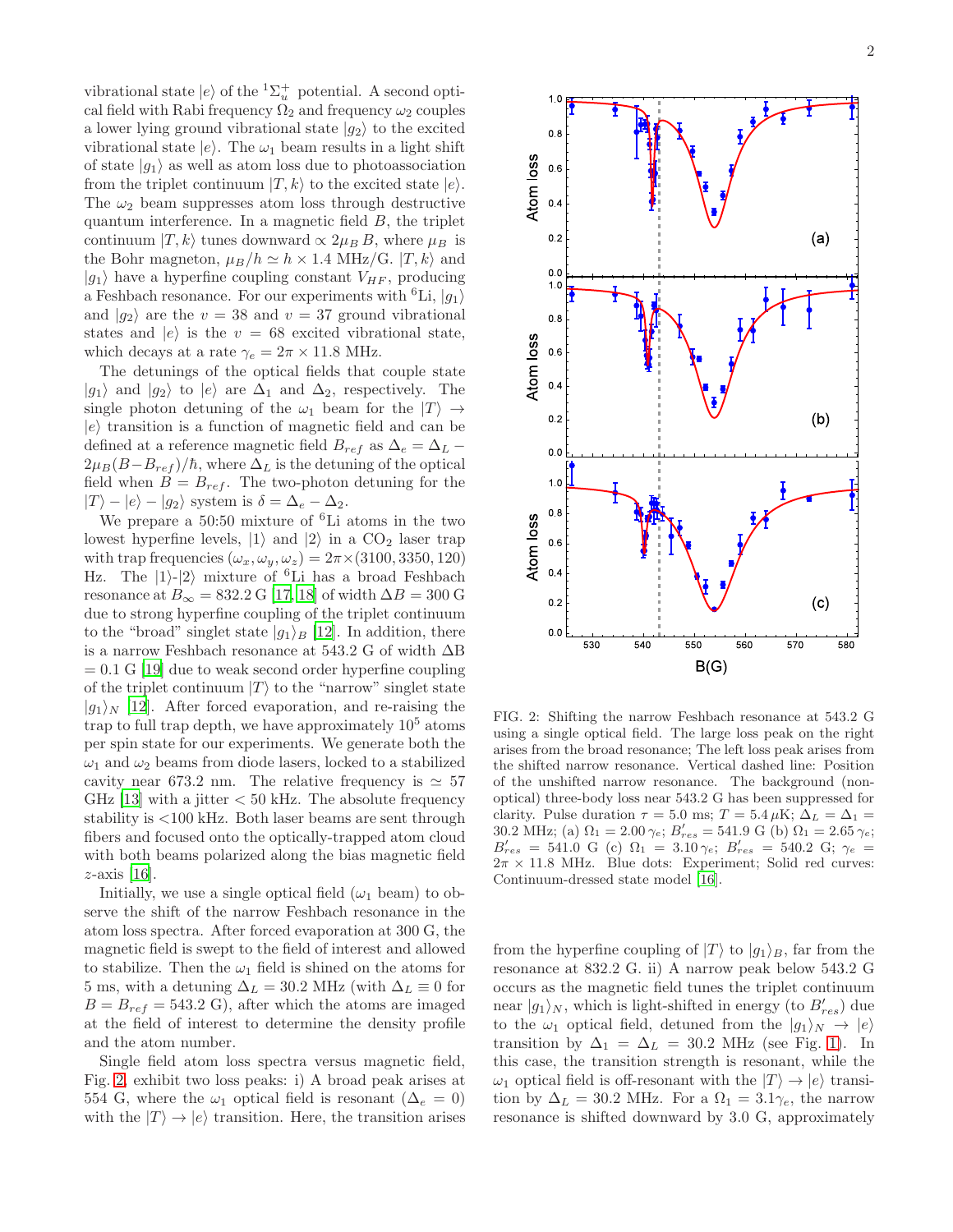

<span id="page-2-0"></span>FIG. 3: Loss suppression using the two-field optical technique. The  $\omega_1$  beam shifts the narrow Feshbach resonance and the frequency of the  $\omega_2$  beam is chosen to suppress loss from (a) the broad resonance (b) the shifted narrow Feshbach resonance; (c) shows an expanded view of (b) near the loss suppression region. Pulse duration  $\tau = 5.0$  ms;  $T = 4.5 \,\mu\text{K}$ ;  $\Omega_1 = 2.6 \,\gamma_e$ ;  $\Omega_2 = 0.8 \gamma_e$ ;  $\Delta_L = \Delta_1 = 30.2 \text{ MHz}$ ;  $B'_{res} = 541.1 \text{ G}$ . Solid red curves: Continuum-dressed state model [\[16](#page-4-5)].

30 times the width. The continuum-dressed state model (solid red line), simultaneously reproduces the shift of the narrow resonances and the amplitudes of both the narrow and broad resonances, using the measured  $\Omega_1$  [\[16](#page-4-5)].

For the two-field loss-induced suppression measure-ments, Fig. [3,](#page-2-0) the  $\omega_2$  optical field is applied. After sweeping to the magnetic field of interest, the  $\omega_2$  beam of intensity of 0.4 kW/cm<sup>2</sup> is adiabatically turned on over 30 ms. The  $\omega_2$  beam creates an optical dipole trap and provides additional confinement in the z-direction, due to its high intensity. This changes the axial trap frequency from 120 Hz to 218 Hz, with negligible change in the radial trap frequencies. The  $\omega_1$  beam is then turned on for 5 ms, after which both beams are turned off abruptly. The detuning  $\Delta_2$  of the  $\omega_2$  beam can be chosen to suppress loss either at the broad peak or the narrow peak. For  $\Delta_2 = \Delta_e = 0$ , the loss is suppressed at the center of the broad peak Fig. [3a](#page-2-0). For  $\Delta_2 = \Delta_1 + 2\mu_B (543.2 - B'_{res})$ , the loss is suppressed at the center of the shifted narrow peak, Fig. [3b](#page-2-0) and [3c](#page-2-0). The loss spectra clearly demonstrate the Feshbach resonance can be strongly shifted and that loss can be strongly suppressed using two-field methods. The continuum-dressed state model (red solid curves) predicts the features for all three data sets using the same Rabi frequencies  $\Omega_1$  and  $\Omega_2$ , which are close to the predicted values [\[16\]](#page-4-5). We note that the predicted central peaks in Fig. [3c](#page-2-0) are somewhat larger than the measured values, which may arise from jitter in the two-photon detuning and intensity variation of the  $\Omega_2$  beam across the atom cloud.

We have also measured light-induced loss and loss suppression as a function of the  $\omega_1$  laser frequency near the broad resonance. Data for  $B = 840$  G is shown in Fig. [4.](#page-2-1) When the  $\omega_1$  beam is tuned to achieve two-photon resonance, the loss is highly suppressed. For this experiment,  $\Delta_2 = 10$  MHz. Since the maximum suppression occurs for  $\Delta_e = \Delta_2$ , we observe an asym-

metric EIT window. To examine the loss suppression further, we measure the number of atoms as a function of time with the magnetic field tuned to the suppression point. We observe dramatic suppression of loss using the two-field method, achieving an increase of the inelastic lifetime near the broad resonance of  ${}^{6}$ Li from 0.5 ms with a single laser field to 400 ms with the two-field method, Fig. [5,](#page-3-8) limited by jitter in the two-photon detuning.



<span id="page-2-1"></span>FIG. 4: Loss suppression near the broad resonance at 832.2 G, for  $B = 840$  G, as a function of single photon detuning by sweeping the  $\omega_1$  laser frequency. Pulse duration  $\tau = 5.0$ ms; T = 14.8  $\mu$ K  $\Omega_1$  = 1.36  $\gamma_e$ ;  $\Omega_2$  = 0.9  $\gamma_e$ ;  $\Delta_2$  = 10.0 MHz. Maximum suppression occurs for  $\Delta_e = \Delta_2 = 10.0$ MHz, where  $\delta_e = 0$ . Solid red curve: Continuum-dressed state model [\[16\]](#page-4-5).

Measured light-induced loss spectra are compared to predictions by calculating the atom loss rate [\[16](#page-4-5)]. For a 50-50 mixture of two hyperfine states, the total density decays according to  $\dot{n}(\mathbf{r}, t) = -\frac{1}{2} \langle K_2(k, \mathbf{r}) \rangle [n(\mathbf{r}, t)]^2$ . Here, the angle brackets in  $\langle K_2(k, r) \rangle$  denote an average over the relative momentum  $\hbar k$  distribution. As the Rabi frequencies that determine  $K_2$  generally vary in space, we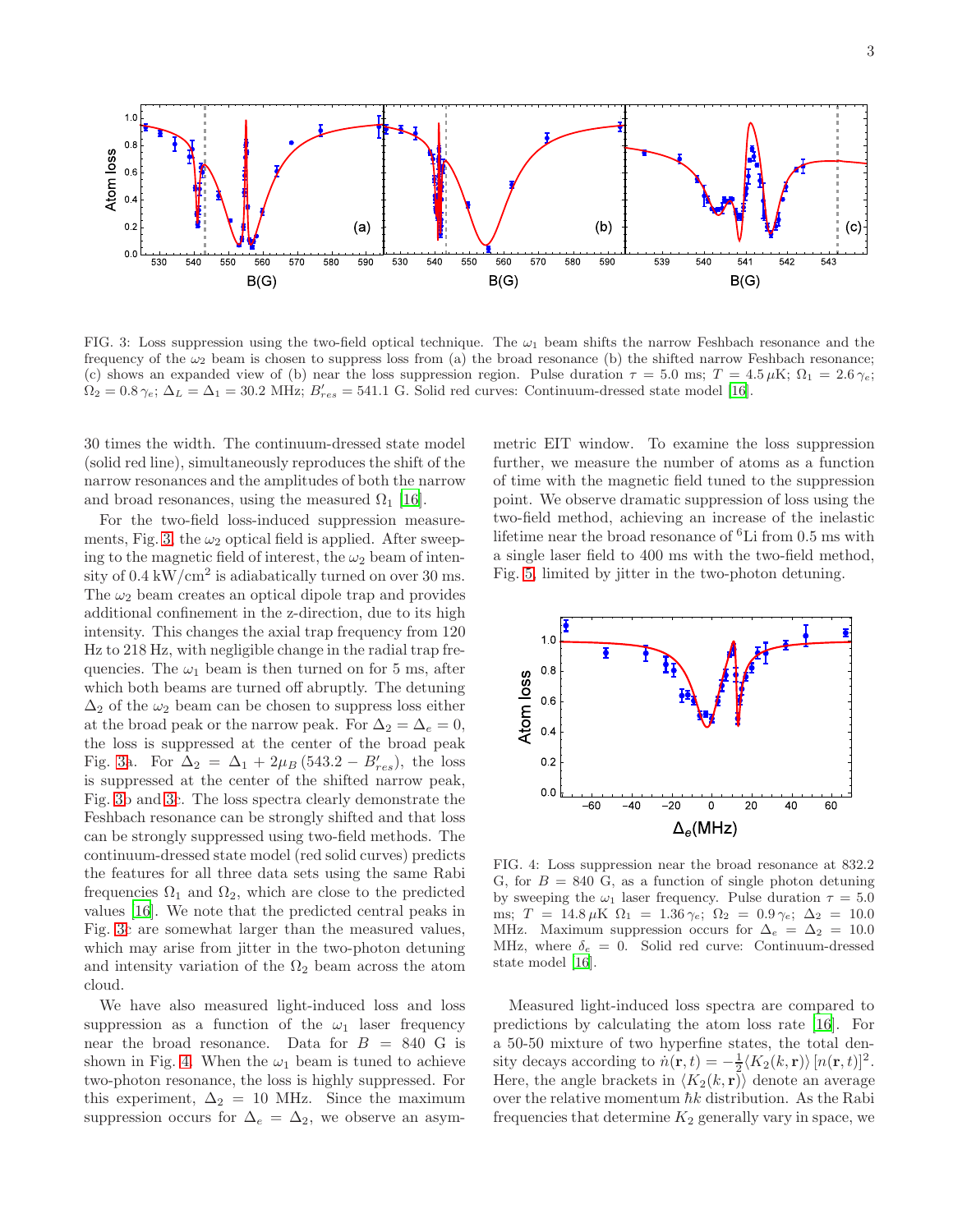include an additional position dependence in  $\langle K_2 \rangle$ . For simplicity, we assume in this paper a classical Boltzmann distribution, which is applicable in the high temperature regime employed in the measurements and defer treatment of quantum degeneracy and many-body effects to future work.

The loss rate constant  $K_2(k)$  is calculated from the optically-modified scattering state in the continuumdressed state basis [\[16](#page-4-5)]. In previous calculations [\[7,](#page-3-3) [11](#page-3-5), [12\]](#page-3-6), interaction of the colliding atom pair with the optical fields is described in the "bare" state basis, Fig. [6a](#page-3-9), with singlet states,  $|g_1\rangle$ ,  $|g_2\rangle$ , and  $|e\rangle$ , and triplet continuum  $|T, k\rangle$ . Using the continuum-dressed state ba-sis, Fig. [6b](#page-3-9), the bare states  $|g_1\rangle$  and  $|T, k\rangle$ , are replaced by the dressed bound state  $|E\rangle$  and the Feshbach resonance scattering state  $|E_k\rangle$ . These dressed states already contain the hyperfine coupling constant  $V_{HF}$ , permitting consistent adiabatic elimination of the excited state amplitude  $|e\rangle$ , even for broad Feshbach resonances where  $V_{HF}$  is large. From the scattering state, we determine the corresponding two-body scattering amplitude  $f(k)$ , which yields  $K_2(k)$  from the inelastic cross section. The new model shows that the light-shifts arising from the  $\Omega_1$  beam have a different relative momentum  $(k)$  dependence for broad resonances than for narrow resonances. Further, it reproduces previous calculations [\[7,](#page-3-3) [11,](#page-3-5) [12](#page-3-6)] that are valid only for narrow resonances and avoids predictions of a spurious broad resonance at  $B_{\infty}$  that arises when narrow resonance results are incorrectly applied to broad resonances.



<span id="page-3-8"></span>FIG. 5: Number of atoms in state  $|1\rangle$  versus time with  $\Omega_1$  =  $0.65 \gamma_e$  and  $\omega_1$  tuned to cause loss at 841 G.  $\Omega_2 = 0.9 \gamma_e$  and  $\omega_2$  is tuned to suppress loss near 841 G. With  $\Omega_2 = 0$ , the corresponding decay time is  $\simeq 0.5$  ms.  $\gamma_e = 2\pi \times 11.8$  MHz is the radiative decay rate;  $T = 4.5 \,\mu\text{K}$ . Solid green curve:  $N(t) = N(0)/(1 + \gamma t)$ , where  $\gamma = 2.5 s^{-1}$ .

In conclusion, we have demonstrated that two-optical field methods can produce large shifts of magnetic Feshbach resonances and strong suppression of spontaneous scattering, enabling flexible control of the tradeoff between loss and tunability. We have established a

<span id="page-3-9"></span>FIG. 6: Level schemes in (a) "bare-state" and (b) "continuum-dressed-state" bases.  $|g_1\rangle$ ,  $|g_2\rangle$ , and  $|e\rangle$  are the bare molecular states in the energetically closed (singlet) channel.  $|T, k\rangle$  is a bare continuum state in the open (triplet) channel. The hyperfine interaction  $V_{HF}$  couples the bare molecular state  $|g_1\rangle$  and the continuum states  $|T, k\rangle$ , creating the "continuum-dressed" bound state  $|E\rangle$  and the (Feshbach resonance) scattering state  $|E_k\rangle$ .

continuum-dressed state model that fits our measured loss spectra in shape and magnitude, using the measured Rabi frequencies and trap parameters. A key result of this model is the prediction of the relative momentum dependence of the light-induced level shifts for both broad and narrow resonances, resolving a long-standing issue with predictions for broad resonances. Using the predicted relative momentum dependence of the scattering amplitude, the model can be used to examine optical control not only of the scattering length, but of the effective range, which will be experimentally studied in future work.

- <span id="page-3-0"></span>[1] P. O. Fedichev, Y. Kagan, G. V. Shlyapnikov, and T. M. Walraven, Phys. Rev. Lett. 77, 2913 (1996).
- [2] J. Bohn and P. Julienne, Phys. Rev. A 56, 1486 (1997).
- <span id="page-3-2"></span>[3] F. Fatemi, K. Jones, and P. Lett, Phys. Rev. Lett. 85, 4462 (2000).
- [4] K. Enomoto, K. Kasa, M. Kitagawa, and Y. Takahashi, Phys. Rev. Lett. 101, 203201 (2008).
- [5] M. Theis, G. Thalhammer, K. Winkler, M. Hellwig, R. Grimm, and J. H. Denschlag, Phys. Rev. Lett. 93, 123001 (2004).
- [6] R. Yamazaki, S. Taie, S. Sugawa, and Y. Takahashi, Phys. Rev. Lett. 105, 050405 (2010).
- <span id="page-3-3"></span>[7] D. M. Bauer, M. Lettner, C. Vo, G. Rempe, and S. Dürr, Nat. Phys. 5, 339 (2009).
- [8] Z. Fu, P. Wang, L. Huang, Z. Meng, H. Hu, and J. Zhang, Phys. Rev. A 88, 041601 (2013).
- <span id="page-3-1"></span>[9] L. W. Clark, L.-C. Ha, C.-Y. Xu, and C. Chin, Phys. Rev. Lett. 115, 155301 (2015).
- <span id="page-3-4"></span>[10] G. Thalhammer, M. Theis, K. Winkler, R. Grimm, and J. H. Denschlag, Phys. Rev. A 71, 033403 (2005).
- <span id="page-3-5"></span>[11] H. Wu and J. E. Thomas, Phys. Rev. Lett. 108, 010401 (2012).
- <span id="page-3-6"></span>[12] H. Wu and J. E. Thomas, Phys. Rev. A 86, 063625 (2012).
- <span id="page-3-7"></span>[13] M. Semczuk, W. Gunton, W. Bowden, and K. W. Madi-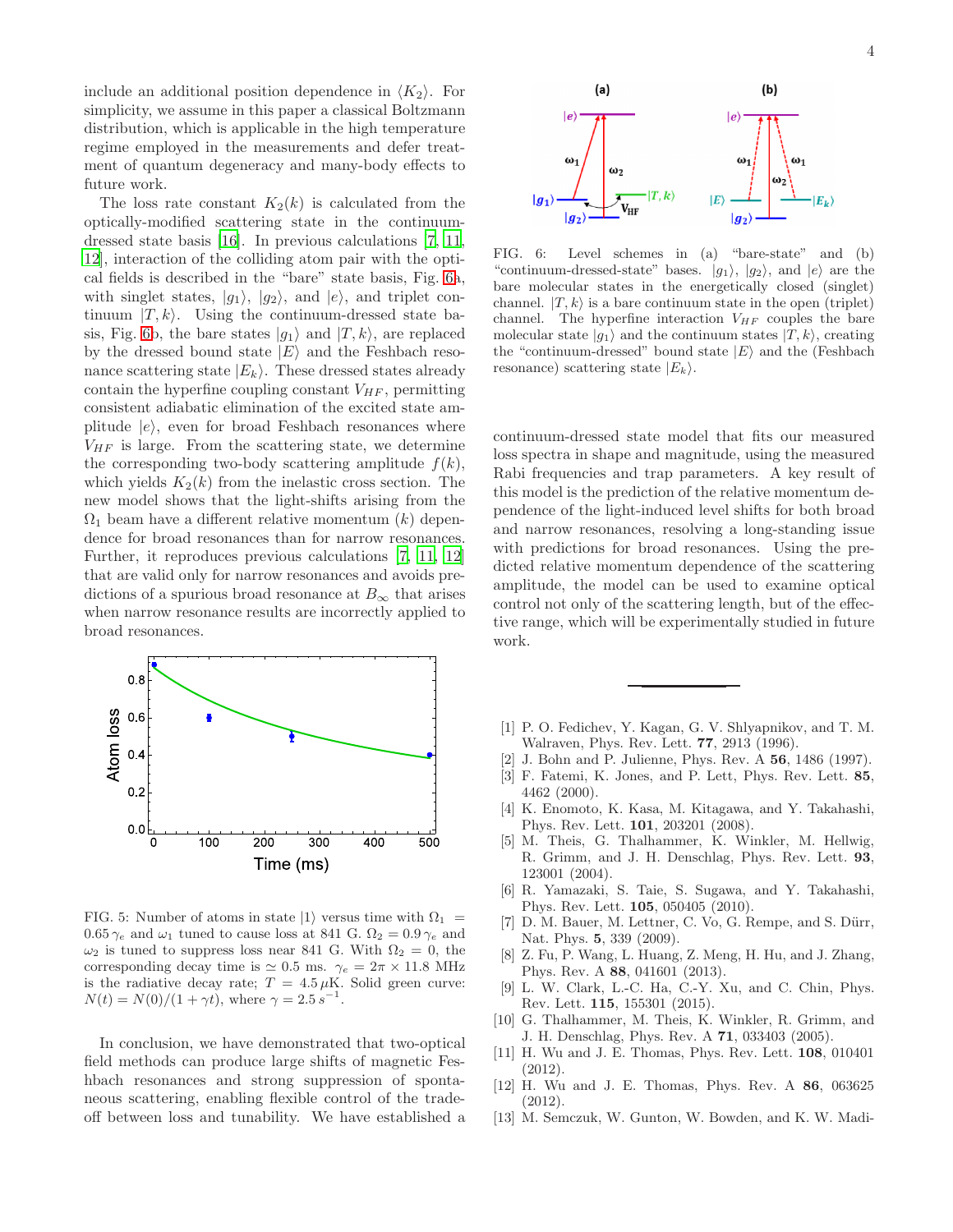son, Phys. Rev. Lett. 113, 055302 (2014).

- <span id="page-4-0"></span>[14] S. E. Harris, Physics Today 50, 36 (1997).
- <span id="page-4-1"></span>[15] D. M. Bauer, Ph.D. thesis, Max-Planck-Institut für Quantenoptik, Garching and Physik Department, Technische Universitat München (2009).
- <span id="page-4-5"></span>[16] See the Supplemental Material for a description of the experimental methods and the continuum-dressed state model, which includes Refs. [\[20](#page-4-6)[–23\]](#page-4-7).
- <span id="page-4-2"></span>[17] G. Zürn, T. Lompe, A. N. Wenz, S. Jochim, P. S. Julienne, and J. M. Hutson, Phys. Rev. Lett. 110, 135301 (2013).
- <span id="page-4-3"></span>[18] M. Bartenstein, A. Altmeyer, S. Riedl, R. Geursen, S. Jochim, C. Chin, J. H. Denschlag, R. Grimm, A. Simoni, E. Tiesinga, et al., Phys. Rev. Lett. 94, 103201 (2005).
- <span id="page-4-4"></span>[19] E. L. Hazlett, Y. Zhang, R. W. Stites, and K. M. O'Hara, Phys. Rev. Lett. 108, 045304 (2012).
- <span id="page-4-6"></span>[20] G. M. Falco and H. T. C. Stoof, Phys. Rev. A 71, 063614 (2015).
- <span id="page-4-14"></span>[21] J. E. Thomas, A. Turlapov, and J. Kinast, Phys. Rev. Lett. 95, 120402 (2005).
- <span id="page-4-15"></span>[22] R. Côté and A. Dalgarno, J. Mol. Spectr. **195**, 236 (1999).
- <span id="page-4-7"></span>[23] R. Côté, Ph.D. thesis, Massachusetts Institute of Technology (1995).

### Supplemental Material

### **Theory**

To compare the measured loss spectra with predictions, we find the two-field optically-induced change in the twobody scattering properties of an ultra-cold atomic gas near a magnetic Feshbach resonance. The scattering length and effective range are determined by the relativemomentum-dependent two-body scattering amplitude,

<span id="page-4-8"></span>
$$
f = \frac{e^{2i\delta_s(k)} - 1}{2ik} = \frac{|a_{bg}|}{x \cot \delta_s(x) - ix},\tag{1}
$$

where  $\hbar k$  is the relative momentum and the total scattering phase shift  $\delta_s(k) = \Delta(k) + \Phi(k)$  is found from

<span id="page-4-9"></span>
$$
x \cot \delta_s(x) = \frac{x \cot \Delta(x) x \cot \Phi(x) - x^2}{x \cot \Phi(x) + x \cot \Delta(x)}
$$
  

$$
\equiv q'(x) + iq''(x).
$$
 (2)

In Eqs. [1](#page-4-8) and [2,](#page-4-9) we have defined the dimensionless momentum  $x = k|a_{bg}|$ , with  $a_{bg} < 0$  the background scattering length.  $\Delta(x)$  arises from the background Feshbach resonance, (Eq. [3](#page-4-10) below) while  $\Phi(x)$  arises from the optical fields (Eq. [8](#page-5-0) below). For later use, we have defined the real and imaginary parts of  $x \cot \delta_s(x)$ ,  $q'(x)$  and  $q''(x)$ , which determine all of the optically-controlled scattering parameters.

The phase shifts  $\Delta$  and  $\Phi$  are determined from the scattering state in the continuum dressed state basis, comprising the dressed bound state  $|E\rangle$ , the Feshbach resonance continuum state  $|E_k\rangle$ , and the singlet states

 $|g_2\rangle$  and  $|e\rangle$ , as shown Fig. 6b of the main text. This method enables adiabatic elimination of the excited electronic state  $|e\rangle$  amplitude, even for broad Feshbach resonances where the hyperfine coupling constant is large, as noted above, provided that the Rabi frequencies are not too large. From the asymptotic  $(r \to \infty)$  scattering state, we determine the scattering phase shift  $\delta_s(k)$ using a method analogous to Ref. [\[12\]](#page-3-6) with  $\langle r|E_k\rangle \rightarrow$  $\sin[kr+\Delta(k)]/(kr\sqrt{V})$  playing the role of the background triplet continuum states  $\langle r|k\rangle$ .

In the absence of optical fields  $(\Omega_1 \rightarrow 0)$ , the model presented in the Appendix of Ref. [\[12\]](#page-3-6) determines the Feshbach resonance continuum states with  $E_k = E_T +$  $\hbar k^2/m \geq E_T$ , yielding

<span id="page-4-10"></span>
$$
x \cot \Delta(x) = \frac{\tilde{\Delta}_0 - \epsilon x^2}{1 + \tilde{\Delta}_0 - \epsilon x^2}.
$$
 (3)

where  $\tilde{\Delta}_0 \equiv (B - B_{\infty})/\Delta B$  is the detuning for the magnetic Feshbach resonance and  $\epsilon \equiv E_{bg}/(2\mu_B\Delta B)$ , with  $E_{bg} = \hbar^2/(ma_{bg}^2)$ , m the atom mass, and  $\mu_B$  the Bohr magneton. With  $\Omega_1$  defined as the Rabi frequency for the singlet  $|g_1\rangle \rightarrow |e\rangle$  transition in Fig. 6a of the main text, the Rabi frequency for an optical transition from  $|E_k\rangle$  to  $|e\rangle$  in Fig. 6b of the main text is  $\Omega_1 |\langle g_1|E_k\rangle|$ , where

<span id="page-4-13"></span>
$$
|\langle g_1 | E_k \rangle|^2 = \frac{\epsilon |a_{bg}|^3}{2\pi^2} L(\tilde{\Delta}_0, x), \tag{4}
$$

with

$$
L(\tilde{\Delta}_0, x) = \frac{1}{(\Delta_0 - \epsilon x^2) + x^2 (1 + \Delta_0 - \epsilon x^2)^2}.
$$
 (5)

Using the same model, we determine the dressed bound state  $|E\rangle$  by solving the Schrödinger equation for states of energy  $E < E_T$ , i.e., for  $E = E_T - E_m E_{bg}$ , where  $E_m$ is the dimer binding energy in units of  $E_{ba}$ . In this case, the Rabi frequency for an optical transition from  $|E\rangle$  to  $|e\rangle$  in Fig. 6b is  $\Omega_1|\langle q_1|E\rangle|$ , where

<span id="page-4-11"></span>
$$
|\langle g_1 | E \rangle|^2 = \left(1 + \frac{1}{2\epsilon} \frac{1}{\sqrt{E_m}} \frac{1}{(1 + \sqrt{E_m})^2}\right)^{-1}.
$$
 (6)

The dimensionless binding energy  $E_m$  satisfies,

<span id="page-4-12"></span>
$$
\epsilon E_m + \tilde{\Delta}_0 + \frac{\sqrt{E_m}}{1 + \sqrt{E_m}} = 0,\tag{7}
$$

with  $\epsilon$  and  $\tilde{\Delta}_0$  as defined above. Here,  $\tilde{\Delta}_0 < 0$  is required for the bound state  $|E\rangle$  of binding energy  $E_m > 0$  to exist. Eq. [6](#page-4-11) and Eq. [7](#page-4-12) are equivalent to the results of Ref. [\[20](#page-4-6)]. One can verify by numerical integration that  $|\langle g_1|E\rangle|^2 + \int_0^\infty 4\pi k^2 dk \, |\langle g_1|E_k\rangle|^2 = 1$  as it should.

Including the interaction with both optical fields, we find the asymptotic scattering state in the continuumdressed basis, which yields the optically-induced phase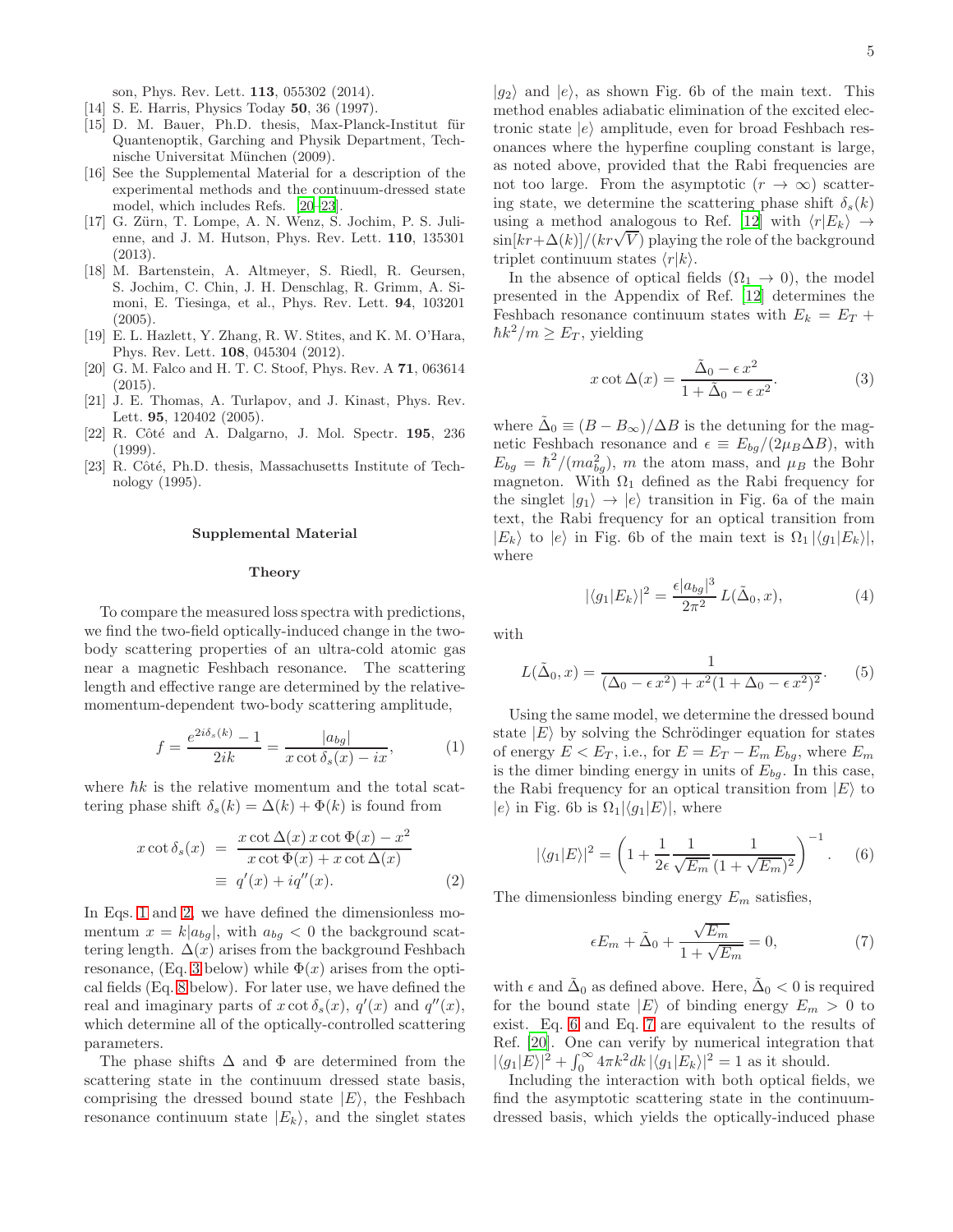shift from

<span id="page-5-0"></span>
$$
x \cot \Phi(x) = -\frac{\tilde{\delta}_e(x) + \frac{\tilde{\Omega}_1^2}{4} \frac{\hbar \gamma_e}{2 \mu_B \Delta B} S(\tilde{\Delta}_0, x) + \frac{i}{2}}{\frac{\tilde{\Omega}_1^2}{4} \frac{\hbar \gamma_e}{2 \mu_B \Delta B} L(\tilde{\Delta}_0, x)}.
$$
 (8)

Here, the dimensionless detunings are given in units of the spontaneous decay rate  $\gamma_e$ ,

$$
\tilde{\delta}_e(x) \equiv \tilde{\Delta}_e(x) + \frac{\tilde{\Omega}_2^2}{4\tilde{\delta}(x)}
$$
(9)  

$$
\tilde{\Delta}_e(x) \equiv \frac{2\pi\nu_1}{\gamma_e} - \frac{2\mu_B}{\hbar\gamma_e}(B - B_{ref}) + \frac{E_{bg}}{\hbar\gamma_e}x^2
$$
  

$$
\tilde{\delta}(x) \equiv \frac{2\pi(\nu_2 - \nu_1)}{\gamma_e} + \frac{2\mu_B}{\hbar\gamma_e}(B - B_{ref}) - \frac{E_{bg}}{\hbar\gamma_e}x^2,
$$

where  $\nu_1 = 0$  corresponds to a single photon  $T \to e$  resonance  $(\tilde{\Delta}_{e} = 0)$  at the reference magnetic field  $B_{ref}$ . Similarly,  $\nu_2 = \nu_1$  corresponds to the two-photon resonance  $(\delta = 0)$  for the  $g_1 \rightarrow e \rightarrow g_2$  transition. The dimensionless Rabi frequency is  $\tilde{\Omega}_1 \equiv \Omega_1/\gamma_e$  for the  $g_1 \to e$ transition and  $\tilde{\Omega}_2 \equiv \Omega_2/\gamma_e$  for the  $g_2 \to e$  transition.

The numerator of Eq. [8](#page-5-0) contains an  $\Omega_1$ -dependent energy shift, with

<span id="page-5-1"></span>
$$
\frac{S(\tilde{\Delta}_{0},x)}{2\mu_{B}\Delta B} \equiv \mathcal{P} \int dk' 4\pi k'^{2} \frac{|\langle g_{1}|E_{k'}\rangle|^{2}}{E_{k'} - E_{k}} -\frac{|\langle g_{1}|E\rangle|^{2}}{E_{bg}E_{m} + \frac{\hbar^{2}k^{2}}{m}} \Theta[B_{\infty} - B]. \quad (10)
$$

The integral term arises from the dressed continuum states, where  $E'_k - E_k = \hbar^2 (k'^2 - k^2) / m$ , P denotes a principal part  $(k' \neq k)$ , and  $|\langle g_1 | E_{k'} \rangle|^2$  is given by Eq. [4.](#page-4-13) The second term arises from the dressed bound state, which exists for  $B < B_{\infty}$ . The binding energy  $E_T - E = E_{bq} E_m$ is determined in units of  $E_{bg}$  using Eq. [7](#page-4-12) and  $\langle g_1|E\rangle|^2$  is given by Eq. [6.](#page-4-11)

Eq. [10](#page-5-1) is reasonably complicated. However, for the broad 1−2 resonance in <sup>6</sup>Li, where  $\epsilon = E_{bg}/(2\mu_B \Delta B)$  =  $0.00036 \ll 1$ , and for the narrow  $1-2$  resonance, where  $\epsilon = 556 >> 1$ , we find that the dimensionless shift functions can be simplified,

<span id="page-5-2"></span>
$$
S(\tilde{\Delta}_0, x) = \frac{\tilde{\Delta}_0 + (1 + \tilde{\Delta}_0)x^2}{\tilde{\Delta}_0^2 + (1 + \tilde{\Delta}_0)^2 x^2} \quad \text{for } \epsilon \ll 1
$$
  

$$
S(\tilde{\Delta}_0, x) = \frac{1}{\tilde{\Delta}_0 - \epsilon x^2} \quad \text{for } \epsilon \gg 1.
$$
 (11)

We confirm Eq. [11](#page-5-2) by numerical evaluation of Eq. [10](#page-5-1) in the broad and narrow resonance limits.

The shift given by Eq. [11](#page-5-2) for the broad resonance  $\epsilon \ll 1$  is an important new result of the continuumdressed state approach and leads to a k-averaged twobody loss rate constant in agreement with our experiments. In particular, it avoids the incorrect prediction of a fixed resonance in the momentum-integrated loss rate at  $B_{\infty}$ , which arises when the narrow resonance form of the shift is incorrectly applied to describe the broad resonance.

Now we determine the two-body loss rate constant,  $K_2(k)$  from the inelastic scattering cross section,

$$
K_2(k) = v_{rel} \,\sigma_{inel}(k) = \frac{\hbar k}{\mu} \,\sigma_{inel}(k),\tag{12}
$$

where  $\mu = m/2$  is the reduced mass. For a twocomponent Fermi gas (where atoms in different hyperfine states are distinguishable), the optical theorem for the total scattering cross section and the definition of the elastic scattering cross section give the inelastic scattering cross section in the form

$$
\sigma_{inel} = \sigma_{tot} - \sigma_{el} = \frac{4\pi}{k} Im[f(k)] - 4\pi |f(k)|^2.
$$
 (13)

Using Eq. [2](#page-4-9) in Eq. [1,](#page-4-8) the scattering amplitude is  $f(x) =$  $|a_{bg}|/[q'(x) - i(x - q''(x))],$  and

$$
K_2(x) = \frac{8\pi\hbar|a_{bg}|}{m} \frac{-q''(x)}{[q'(x)]^2 + [x - q''(x)]^2}.
$$
 (14)

The atom loss rate depends on the relative-momentumaveraged loss rate constant. For simplicity, we assume a classical Boltzmann distribution of relative momentum, which is applicable for the temperatures used in the experiments that are reported in this paper. We defer treatment of degeneracy and many-body effects to future work. For a classical gas at temperature  $T$ , the relative momentum-averaged loss rate constant is then,

$$
\langle K_2 \rangle = \frac{4}{\sqrt{\pi}} \int_0^\infty du \, u^2 e^{-u^2} K_2(u \, x_0), \tag{15}
$$

where  $x_0 \equiv k_0 |a_{bg}|$  with  $\hbar k_0 = \sqrt{mk_B T}$  the thermal relative momentum.

We measure the net atom loss rate for a 50-50 mixture of two hyperfine states, denoted 1 and 2. In this case, the densities  $n_1(\mathbf{r}) = n_2(\mathbf{r}) = n(\mathbf{r})/2$ , where  $n(\mathbf{r})$  is the total density. Then, the local loss rate is

<span id="page-5-3"></span>
$$
\dot{n}(\mathbf{r},t) = -\frac{1}{2} \langle K_2(\mathbf{r}) \rangle [n(\mathbf{r},t)]^2.
$$
 (16)

As the Rabi frequencies that determine  $K_2$  generally vary in space, we include an additional position dependence in  $\langle K_2 \rangle$ . The total loss rate constant is the sum of the independent broad and narrow contributions,  $K_2 = K_{2B} + K_{2N}$ , since the singlet states  $|g_1\rangle_B$  and  $|g_1\rangle_N$  that cause the broad and narrow Feshbach resonances comprise different combinations of total electron and nuclear-spin states, which are not optically coupled [\[12](#page-3-6)].

Eq. [16](#page-5-3) gives the position-dependent loss rate, which is largest where the density is largest. To determine the total number of atoms  $N(t)$  at a time t after the optical fields are turned on, we need to consider possible time-dependent changes in the spatial profile of the atom cloud, which is initially gaussian in all three directions.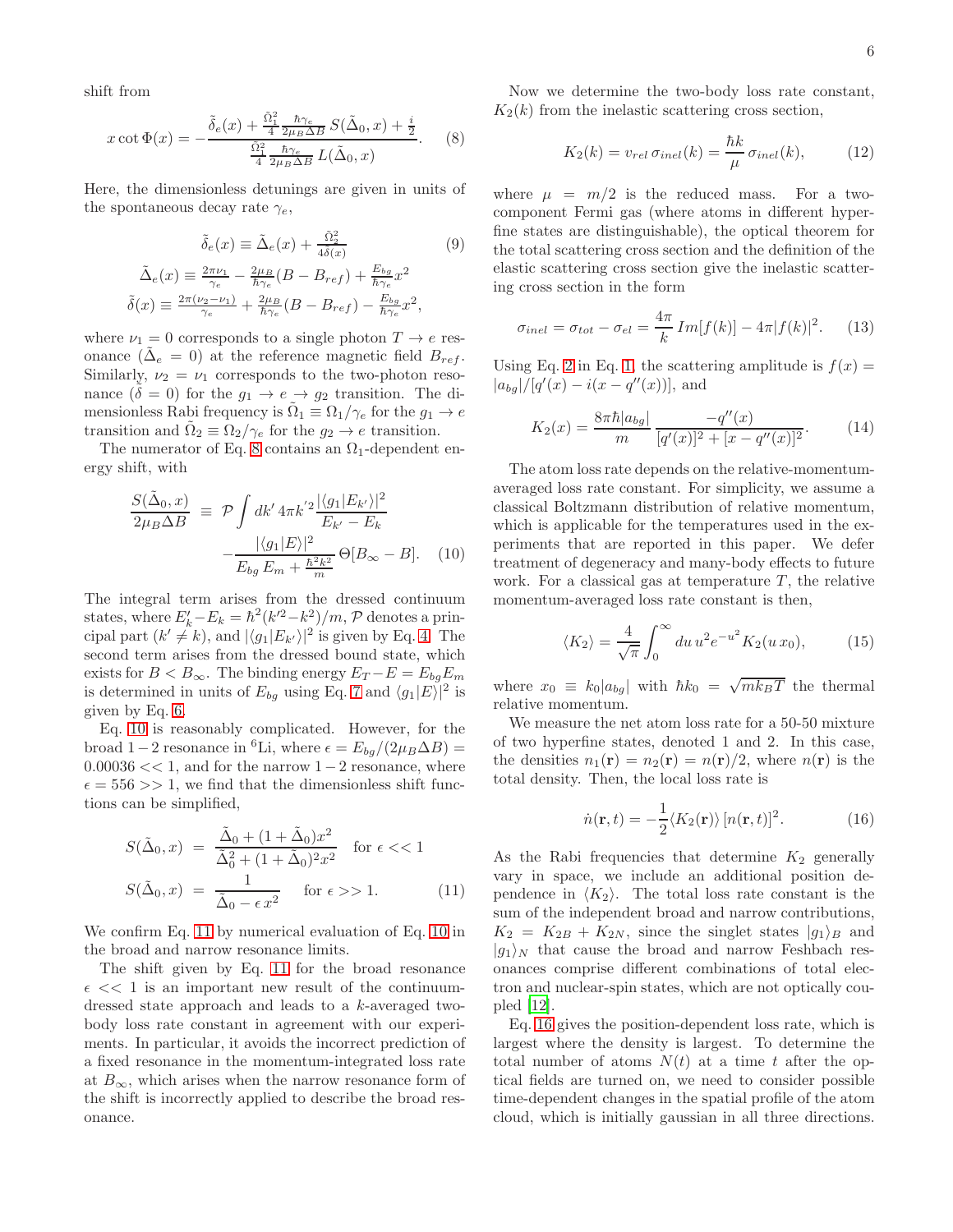For moderate atom loss, when the duration of the optical pulse is long compared to the oscillation frequencies in all three directions, the gaussian initial shape of the atomic distribution will be approximately maintained as the total number decreases. Eq. [16](#page-5-3) can be integrated over all three directions to obtain  $\dot{N}$ . Assuming that the diameter of the atom cloud is small compared to the diameters of the optical beams, so that the Rabi frequencies are nearly independent of **r**, we have  $\dot{N} = -\Gamma N^2$ , where  $\Gamma = \frac{\bar{n}}{2N} \langle K_2(k) \rangle$ , with  $\bar{n}$  the mean density. For a gaussian atomic spatial profile, where the  $1/e$  widths are  $\sigma_x, \sigma_y, \sigma_z, \bar{n}/N = 1/[(2\pi)^{3/2} \sigma_x \sigma_y \sigma_z]$ , which is independent of the atom number. In this case,

<span id="page-6-0"></span>
$$
N(t) = \frac{N(0)}{1 + N(0)\,\Gamma t}.\tag{17}
$$

For simplicity, we use Eq. [17](#page-6-0) to predict all of the spectra

shown as the red curves in Figs. 2, Figs. 3 and 4 of the main text. Although the period for motion in the zdirection is comparable to the optical pulse duration, we find that this approximation yields spectra that are in reasonably good agreement with all of the data.

### Experiment

The method for generating the optical fields for the two-field optical technique is shown in Fig. [7.](#page-6-1) The frequency of the reference laser  $L_R$  is stabilized by a PDH lock to the FP cavity. The FP cavity is locked to the error voltage generated from the iodine saturation absorption signal, using a beam from the reference laser  $L_R$ .



<span id="page-6-1"></span>FIG. 7: Diode laser system for two-field optical control.  $L_R$  provides the frequency reference for the diode lasers  $L_1$  and  $L_2$  that generate the optical frequencies  $\omega_1$  and  $\omega_2$ , near 673.2 nm, which excite molecular transitions from the <sup>6</sup>Li singlet molecular vibrational ground states  $v = 38$  and  $v = 37$ , respectively.

The main advantage of this setup is that it exploits the high bandwidth lock of the PDH technique to minimize the fast jitter of the diode lasers and simultaneously provides an absolute frequency reference. Laser  $L_1$  with frequency  $\omega_1$  is frequency offset locked to the reference laser and generates the optical field for the  $v = 38$  to  $v = 68$ 

transition. Laser  $L_2$  with frequency  $\omega_2$  is locked to a different mode of the cavity and generates the optical field for the  $v = 37$  to  $v' = 68$  transition which is approximately 57 GHz higher in frequency from the  $v = 38$  to  $v' = 68$  transition. The relative frequency jitter between the lasers is  $\Delta \nu < 50$  kHz and the absolute frequency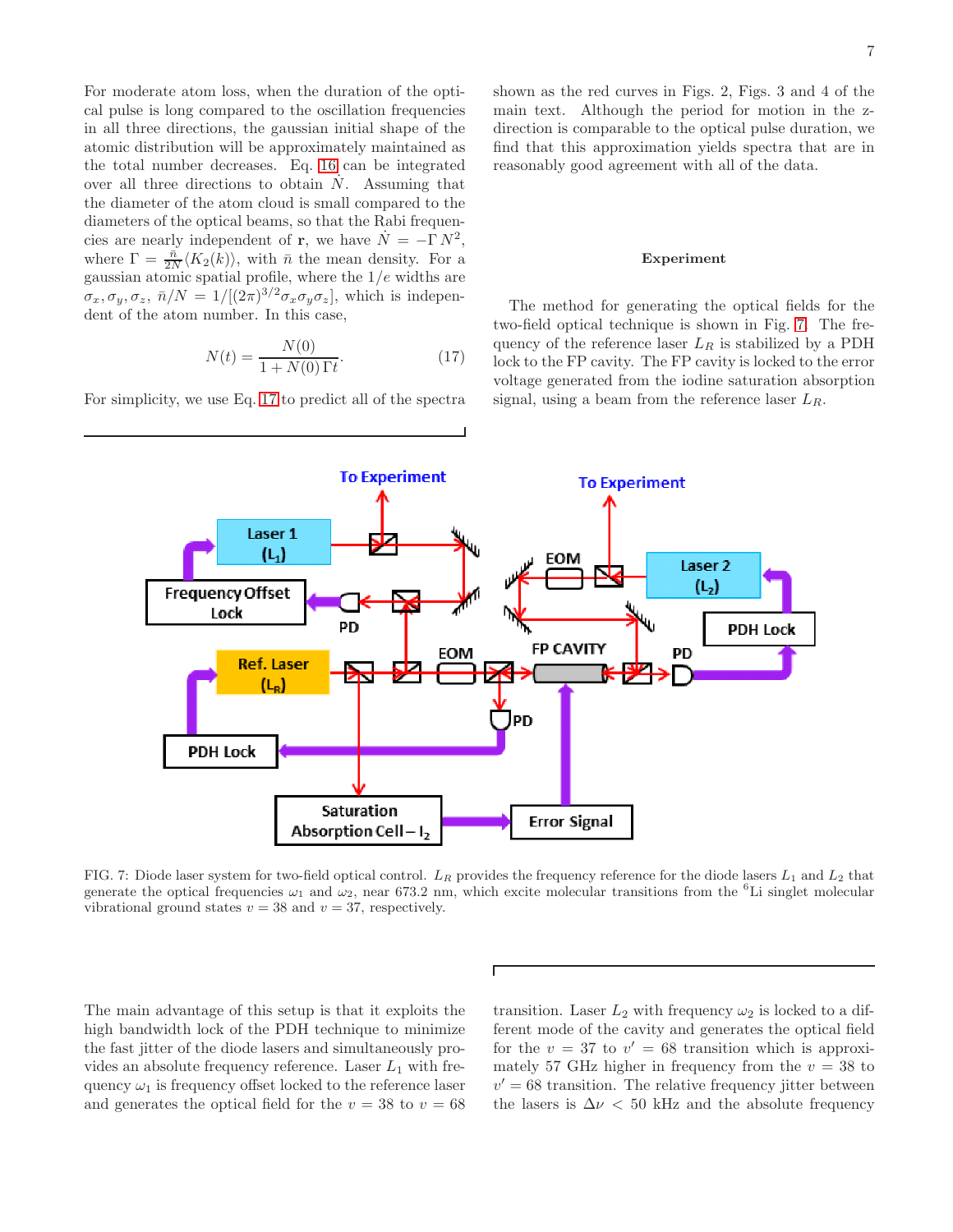stability is <100 kHz. As the optical linewidth of the molecular transitions is  $\gamma_e = 2\pi \times 11.8$  MHz, the absolute stability is not as critical as the relative stability, which limits the effective linewidth of the ground state coherence created by the two-field method.

#### Determination of the trap frequencies

For the  $CO<sub>2</sub>$  laser trap alone, the trap frequencies for the  $x, y$  and  $z$  directions are determined by parametric resonance. However, the intense  $\omega_2$  beam creates a red-detuned optical dipole trap and provides additional axial  $(z)$  confinement for the atom cloud, with negligible change in the transverse  $x, y$  confinement. To determine the correct mean atom density, it is important to measure the  $\omega_z$  trap frequency including the effect of the  $\omega_2$  beam on the atoms. For the two-beam trap, we find that parametric resonance does not yield a high precision measurement of  $\omega_z$ . Instead, we use cloud size measurements to find the total trap frequency  $\omega_{zt}$ , arising from combined the CO<sub>2</sub> laser and  $\omega_2$  beam potentials. The  $\omega_1$ beam is turned off throughout the measurement. After forced evaporation in the  $CO<sub>2</sub>$  laser trap near 832 G and re-raising the trap to full depth, the  $\omega_2$  beam is adiabatically turned on over 30 ms. Then both the  $CO<sub>2</sub>$  laser and  $\omega_2$  beams are abruptly turned off simultaneously and the atoms are imaged after as short time of flight to determine the  $1/e$  size  $\sigma_{zi}$  of the cloud just before release. The same procedure is repeated again, but this time, only the  $\omega_2$  beam is abruptly extinguished, so that the atoms are released from the  $\omega_2$  trap into the  $CO_2$  laser trap, where the axial frequency is  $\omega_z < \omega_{zt}$ . After a hold time of 200 ms, the atom cloud reaches equilibrium and is imaged to determine its final axial width  $\sigma_{zf}$  in the CO<sub>2</sub> laser trap alone. From  $\sigma_{zi}$  and  $\sigma_{zf}$ , we determine  $\omega_{zt}$  using energy conservation as follows.

Just before the  $\omega_2$  beam is extinguished, the mean zpotential energy per atom is  $\frac{1}{2}m\omega_{zt}^2 \langle z^2 \rangle$ , where  $\langle z^2 \rangle = \frac{\sigma_z^2}{2}$ is the mean square cloud size. As the pressure is isotropic, the total potential energy of the atoms taking into account all three directions is  $\frac{3}{2}m\omega_{zt}^2\frac{\sigma_{zi}^2}{2}$ . According to virial theorem [\[21](#page-4-14)], the mean internal energy of a unitary gas (near 832 G) is equal to the mean potential energy. Hence the internal energy of the gas at the time of release is also  $\frac{3}{2}m\omega_{zt}^2 \frac{\sigma_{zi}^2}{2}$ . Just after extinguishing the  $\omega_2$  beam, the potential energy of the atoms (in the CO<sub>2</sub> laser trap alone) is  $\frac{3}{2}m\omega_z^2 \frac{\sigma_{zi}^2}{2}$ , since  $\sigma_{zi}$  has not changed. The total energy of the atoms immediately after the  $\omega_2$ beam is turned off is then  $E_{ti} = \frac{3}{2} m \omega_{zt}^2 \frac{\sigma_{zi}^2}{2} + \frac{3}{2} m \omega_z^2 \frac{\sigma_{zi}^2}{2}$ . After reaching equilibrium, the total energy of the atoms in the  $CO<sub>2</sub>$  laser trap alone is twice the mean potential energy,  $E_{tf} = 3m\omega_z^2$  $\frac{\sigma_{zf}^2}{2}$ , according to the virial theorem.

By conservation of energy  $E_{ti} = E_{tf}$ ,

$$
\omega_{zt}^2 = \omega_z^2 \left( 2 \frac{\sigma_{zf}^2}{\sigma_{zi}^2} - 1 \right),\tag{18}
$$

which gives  $\omega_{zt}$  in terms of the  $CO<sub>2</sub>$  laser trap axial frequency,  $\omega_z$ .

The combined trap frequency  $\omega_{zt}$  determines the initial temperature  $T$  of the cloud in the total trapping potential (before release) using  $k_B T = m\omega_{zt}^2 \langle z^2 \rangle = m\omega_{zt}^2 \frac{\sigma_{z_i}^2}{2}$ . The cloud sizes in the  $x$  and  $y$  dimensions are then easily found from  $\omega_x^2 \sigma_{xi}^2 = \omega_y^2 \sigma_{yi}^2 = \omega_{zt}^2 \sigma_{zi}^2$ , yielding  $\bar{n}/N$ .

## Determination of the Rabi frequencies

We first estimate the Rabi frequency  $\Omega_1$  from the predicted electric dipole transition matrix element. In <sup>6</sup>Li,  $|g_1\rangle$  is the  ${}^{1}\Sigma_g^+$  ( $N=0$ )  $v=38$ , vibrational state, which is responsible for the Feshbach resonance. Starting from that state, the best Franck-Condon factor [\[22\]](#page-4-15) arises for an optical transition to the excited  $A^{1}\Sigma_{u}^{+}$   $(N-1)$   $v'=68$ vibrational state, which we take as  $|e\rangle$ . For the two-field experiments, we take  $|g_2\rangle$  to be the  $v = 37$  vibrational state, which is essentially uncoupled to the triplet state, as it lies  $\simeq$  57 GHz below the resonant state. For the  $v = 38 \rightarrow v' = 68$  transition, the predicted oscillator strength is  $f_{eq} = 0.034$  [\[22](#page-4-15)]. We find that the corresponding Rabi frequency is  $\Omega_1 = 2\pi \times 5.6 \text{ MHz } \sqrt{I}$ , where I is the intensity of the optical beam given in  $mW/mm^2$ .

We measure the atom number, the temperature, the diameter and power of the  $\omega_1$  beam. For spatially uniform illumination, we use an  $\omega_1$  beam with a  $1/e^2$  intensity radius of  $750 \mu m$ , large compared to the size of the trapped cloud  $(65 - 75 \,\mu\text{m})$ . Using the measured values, we fit all of the loss suppression data shown in Fig. 3 [a,b,c] of the main text using  $\Omega_1 = 2\pi \times c_1$  MHz  $\sqrt{I}$ , with  $c_1 = 5.45(0.10)$ . The measured Rabi frequency is in good agreement with the value 5.6 predicted using the Franck-Condon factors, based on the vibrational wave functions obtained from the molecular potentials [\[22\]](#page-4-15). For Fig. 2 [a,b,c] and Fig. 4 of the main text, we find a smaller value  $c_1 = 5.1$ , most likely due to imperfect overlap of the  $\Omega_1$  beam with the atom cloud.

Using  $\Omega_1 = 2\pi \times 5.1 \text{ MHz } \sqrt{I}$ , we see from Fig. 2 [a,b,c] of the main text that the continuum-dressed state model correctly predicts all three shifts of the narrow resonance, which is the dominant factor in determining  $c_1$ . Further, for all three spectra, the amplitude and widths for both the broad and narrow resonances are correctly predicted without further adjustment. As the shift depends on  $\Omega_1^2$  while the magnitudes of the loss rates depend on the product  $\Omega_1^2 |\langle g_1 | E_k \rangle|^2$ , the good agreement in the shape of the spectra confirms the transition strengths and momentum-dependent shifts predicted by